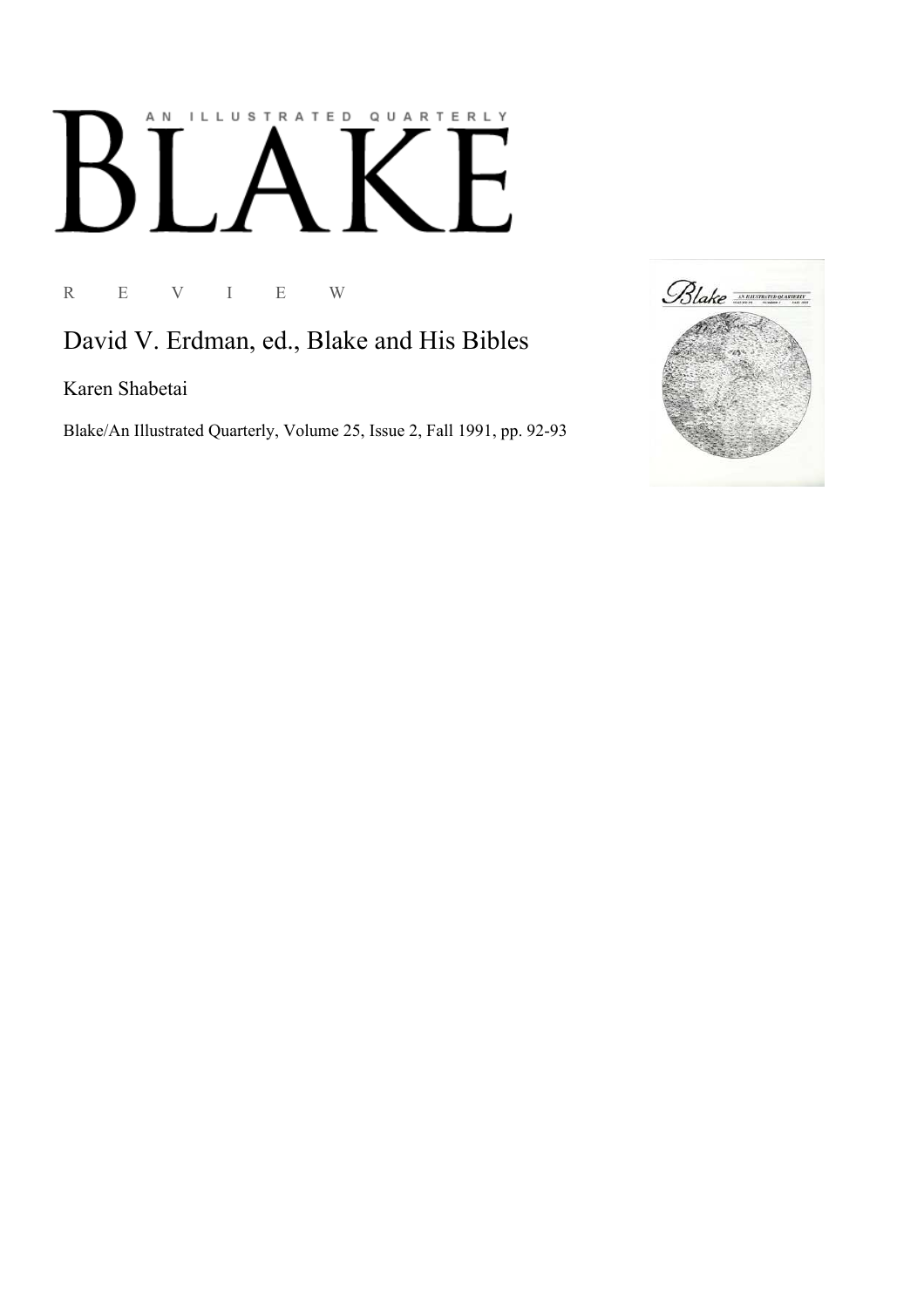Huib Emmers has abandoned all convention, too: his music is a mixture of different styles and genres—rock, Stravinsky, a remote Verdi—but he adapts them so easily that it sounds attractive and good. Some instrumental progressions are loud and stiff, chords hammered on the pianos, whiplashes on the drums, and venomous motifs on the horns, and some vocal passages are brimming with warmth and lyricism. In general, the music is very bright, contrasting nicely with the lyrics which are often heavy and emotionally charged. The "energy" Blake talks about is in the music and creates space in the slightly suffocating atmosphere. Furthermore, the vocal parts—often accompanied in unison by one instrument (violin, cello, clarinet)—are brilliant.

The *ad hoc* ensemble, alternately directed by Ernst van Tiel and Lucas Vis, consists of excellent musicians, and all credit is due to the singers and actors, too. In short, a professional show. The location does not add much, however. Vogelenzang on a week night is nothing more than a desolate village, and all that remains are a few locationbound lighting effects. Nevertheless, it is worth the effort.

(Originally published in *De Groene Amsterdammer.)* 

David Erdman, ed. *Blake and His Bibles.* West Cornwall: Locust Hill Press, 1990. xvii + 237 pp. \$30.00.

## Reviewed by Karen Shabetai

The oddities and disappointments<br>of this collection begin on its title he oddities and disappointments page, which includes the single appearance of its distinguished editor, David Erdman, who has contributed neither a preface, introduction, nor essay. The title is the second problem—it raises expectations that the collection's individual essays do not fulfill. One would expect *Blake and His Bibles* to have contributions from such Blakeans as Northrop Frye and Leslie Tannenbaum, who have written so wisely on this book's subject—the former shaping decades of Blake studies with the biblical orientation of his approach, the latter for his careful placement of Blake's early prophecies in the context of biblical traditions. Because of the collection's title, I also expected to find an essay by Jerome McGann, who has recently offered an historical account of Blake's bibles (the Geddes translation) in *The Book of Urizen.* The collection might have been enlivened had there been a contribution from Harold Bloom, who has caused such a stir with his depiction of a very Blakean sounding God, by the earliest author(ess) of the Hebrew Bible, called "J" by followers of the "documentary hypothesis."

Still, most of the collection's authors, if they aren't as lively as Bloom might have been, are well worth reading, especially for their careful historical and textual analysis. If one wonders how the critical fashions of the last decade could have passed the contributors by seemingly without notice, one must enjoy the clarity of expression in almost all of the essays. Certainly refreshing in a book appearing in 1990 (though there is nothing to indicate that any of the essays were written after 1987) is the absence of a politically correct agenda as well as the authors' clear respect for Blake.

Mark Trevor Smith, who provides both the introduction and an essay, takes as his subject Blake's enigmatic attitude towards systems. He concludes with the paradoxical position that Blake was simultaneously a systembuilder and a system-smasher. When Florence Sandler takes up the compelling annotations to Watson's *Apology for the Bible,* she reveals, among other things, a nuanced attitude to deism, which is often ignored in the face of Blake's own less subtle articulations on the subject. The essays by J. M. Q. Davies, John Grant, and Mary Lynn Johnson are, characteristically, thoughtful and illuminating. With close attention to the rich subtlety of Blake's illustrations to Milton's "Nativity Ode," Davies' "Apollo's Naked Human Form Divine': The Dynamics of Meaning in Blake's Nativity Ode Designs" contrasts the two sets of illustrations (the Whitworth and Huntington versions) to reveal Blake's "post-enlightenment perspective" on Milton's theme. Grant takes up the question of Blake's Christianity by examining the representations of Jesus in the *Night Thoughts* illustrations. These illustrations show the "wide range of sympathies and dis-sympathies to Young's text" (73) as well as to Young himself. Grant describes "the antitheticalism of Blake's vision of Jesus," which he locates in several works by Blake, as early as, he cautiously suggests, *All Religions Are One.* In an essay examining Blake's illustrations for the Book of Psalms, Johnson discovers "Blake's interpolation of Jesus into Psalms 18, 85, and 93" to be at once compatible with Christian and Jewish biblical traditions, and part of Blake's "lively, if subdued critical commentary on the Scriptures" (146). Her notes are especially complete and informative.